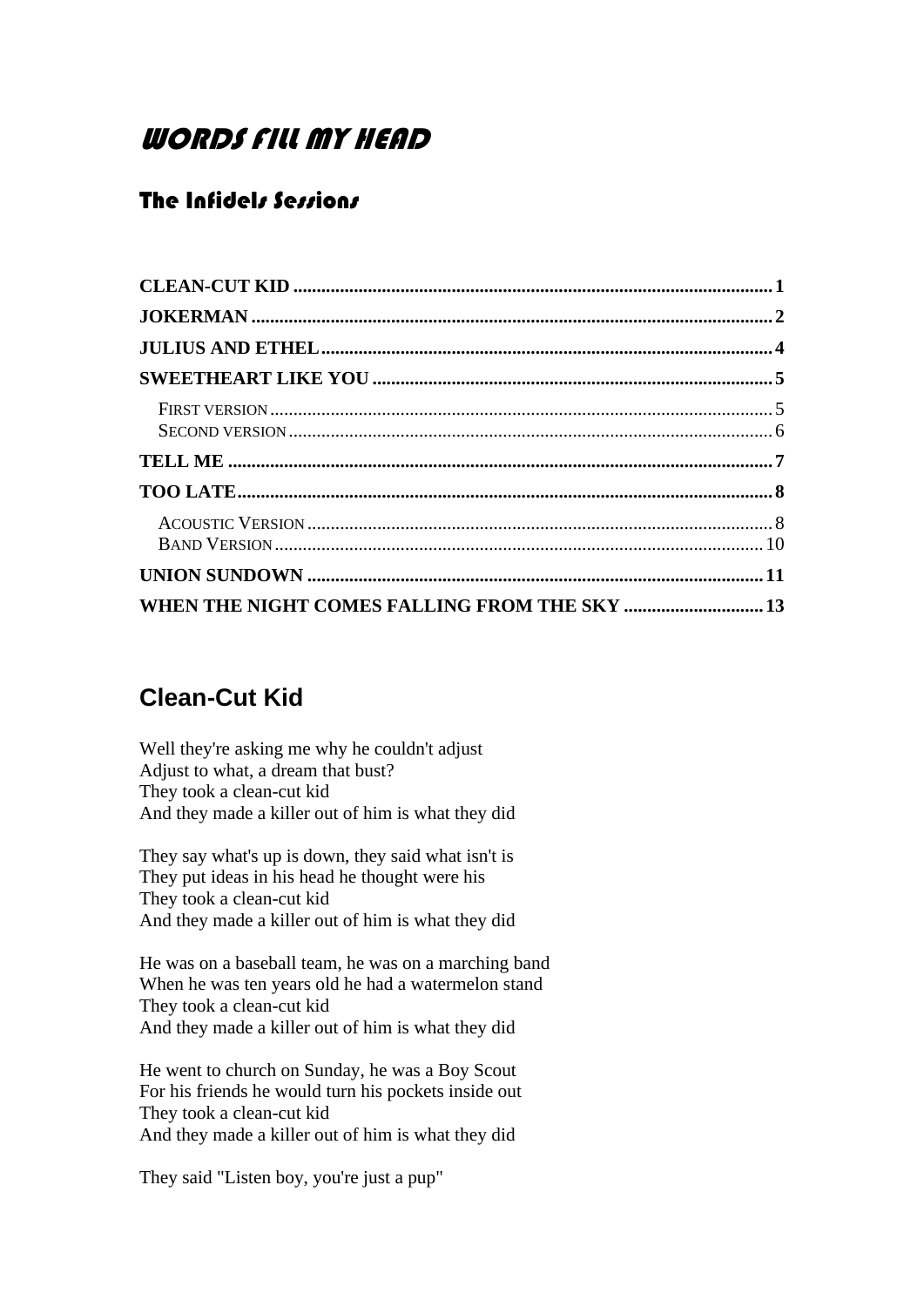Sent him to a napalm health spa to shape up They took a clean-cut kid And they made a killer out of him is what they did

They gave him dope to smoke, they gave him pills for a thrill They gave him a jeep to drive, they gave him blood to spill They took a clean-cut kid And they made a killer out of him is what they did

"Hey, Congratulations, you got what it takes" They sent him back to the rat-race without any brakes They took a clean-cut kid And they made a killer out of him is what they did

He bought the American dream, but it was all wet The only game he could play was Russian Roulette They took a clean-cut kid And they made a killer out of him is what they did

He went to Hollywood to see Peter O'Toole He stole a Rolls Royce, drove it in a swimming pool They took a clean-cut kid And they made a killer out of him is what they did

He could've sold insurance, owned a bakery or bar Could've been an accountant or a tennis star They took a clean-cut kid And they made a killer out of him is what they did

He's wearing boxing gloves, he took a dive one day Off the Golden Gate Bridge into China Bay They took a clean-cut kid And they made a killer out of him is what they did

His mama weeps and cries, his daddy feels betrayed They gotta sleep together in a bed they never made They took a clean-cut kid And they made a killer out of him is what they did

[Source: The Telegraph # 18]

[\[TOP\]](#page-0-1)

### <span id="page-1-0"></span>**Jokerman**

Standing on the waters casting your bread While the eyes of the idol with the iron head Are glowing. Distant ships sailing into the mist,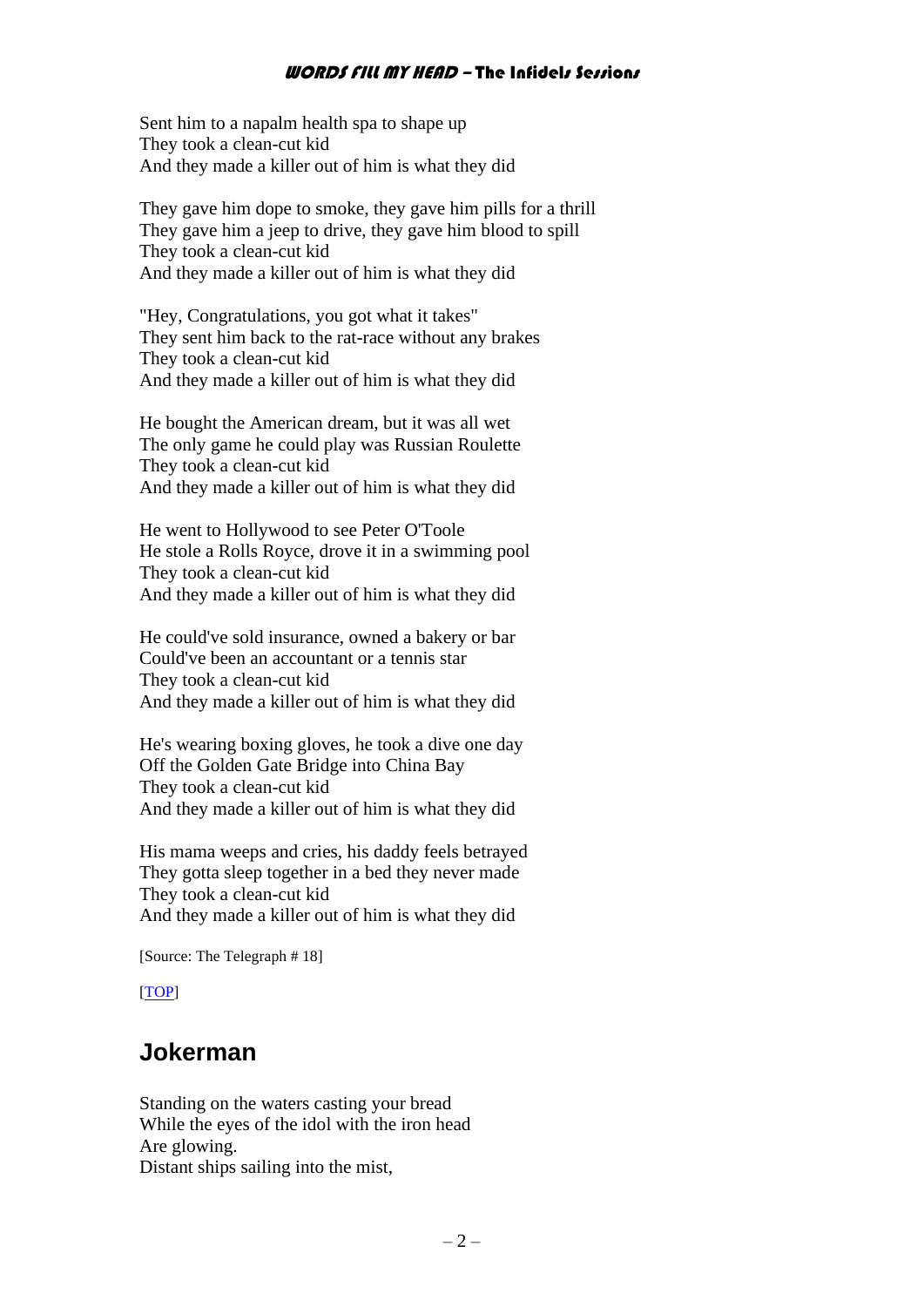You were born with a snake in both of your fists While a hurricane was blowing. Freedom just around the corner for you But with truth so far off, what good will it do?

Jokerman dance to the nightingale tune, Bird fly high by the light of the moon, Oh, oh, oh, Jokerman.

So swiftly the sun sets in the sky. You rise up and say goodbye To no one. No store bought shirt for you on your back One of the women must sit in the shack And sew one. Shedding off one more layer of skin, Keeping one step ahead of the persecutor within.

Jokerman dance to the nightingale tune, Bird fly high by the light of the moon, Oh, oh, oh, Jokerman.

You're a man of the mountains, you can walk on the clouds, Manipulator of crowds, You're a dream twister. You're going to Sodom and Gomorrah But what do you care? Ain't nobody there would want to marry Your sister. Scratching the world with a fine tooth comb You're a king among nations, your a stranger at home.

Jokerman dance to the nightingale tune, Bird fly high by the light of the moon, Oh, oh, oh, Jokerman.

Well, the Book of Leviticus and Deuteronomy, The law of the jungle and the sea Are your only teachers. No crystal ball do you need on your shelf, Michelangelo himself Could've carved out your features. So drunk standing in the middle of the street Directing traffic with a small dog at your feet

Jokerman dance to the nightingale tune, Bird fly high by the light of the moon, Oh, oh, oh, Jokerman.

Well, the preacherman's talking 'bout the deaf and the dumb And the world to come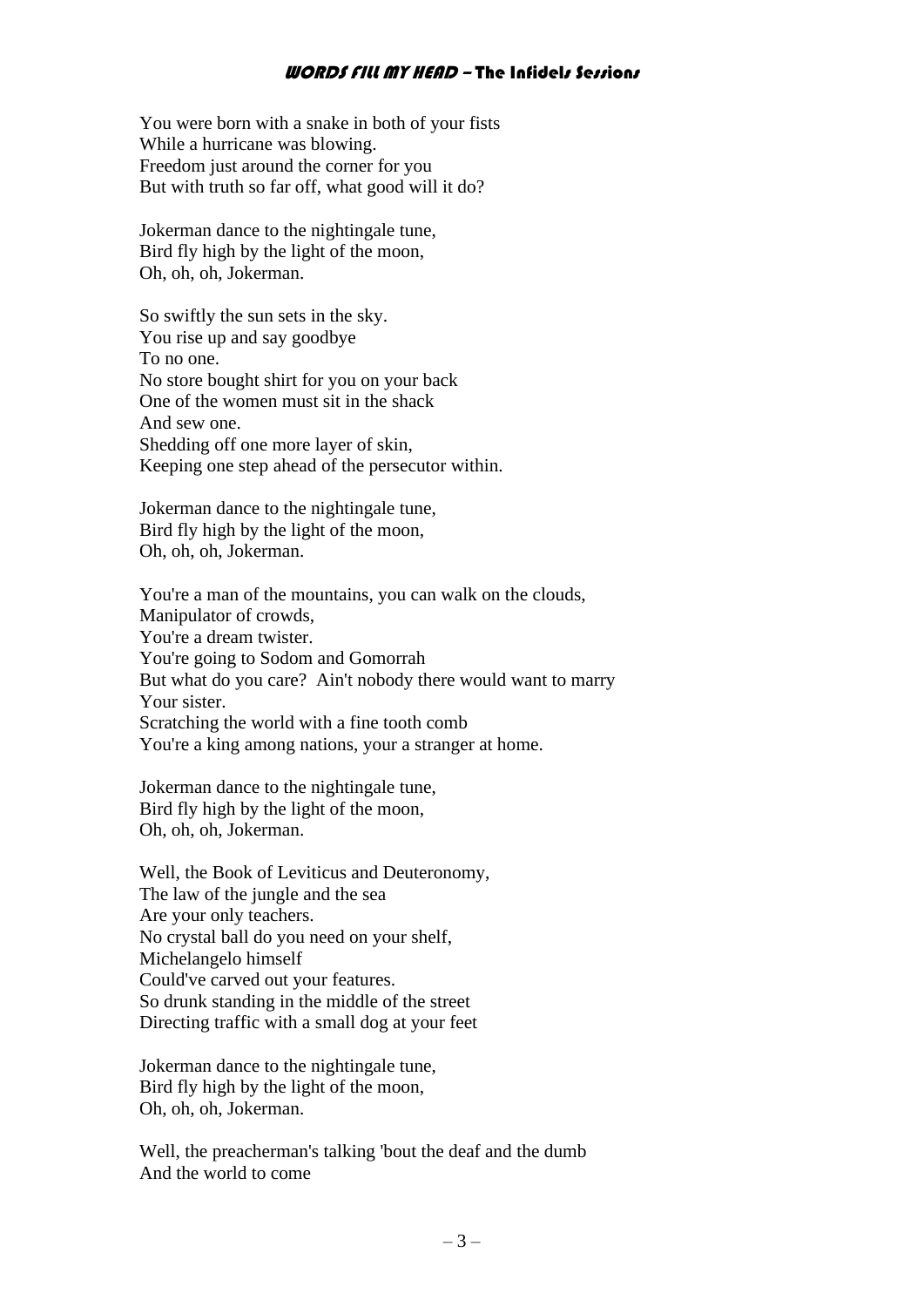It's already been pre-determined Nightsticks and water cannons, tear gas, padlocks, Molotov cocktails and rocks Can't drown out his sermon You let the wicked walk right into a trap You give away the good things that fall in your lap

Jokerman dance to the nightingale tune, Bird fly high by the light of the moon, Oh, oh, oh, Jokerman.

It's a shadowy world, skies are slippery gray, A woman just gave birth to a prince today And dressed him in scarlet. He'll turn priest into pimps and make old men bark Take a woman that could have been Joan of Arc And turned her into a harlot. Oh, Jokerman, you know what he wants Oh, Jokerman, you don't show any response.

Jokerman dance to the nightingale tune, Bird fly high by the light of the moon, Oh, oh, oh, Jokerman.

[Isis # 20]

[\[TOP\]](#page-0-1)

### <span id="page-3-0"></span>**Julius And Ethel**

Now that they are gone you know the truth it can be told They were sacrificed lambs in the market place sold Julius and Ethel, Julius and Ethel

Now that they are gone you know the truth it can come out They were never proven guilty beyond a reasonable doubt Julius and Ethel, Julius and Ethel

The people thought they were guilty at the time Some even said there hadn't been any crime Julius and Ethel, Julius and Ethel

People look upon this couple with contempt and doubt But they loved each other right up to the time they checked out Julius and Ethel, Julius and Ethel

Eisenhower was president, Senator Joe was King Long as you didn't say nothing you could say anything Julius and Ethel, Julius and Ethel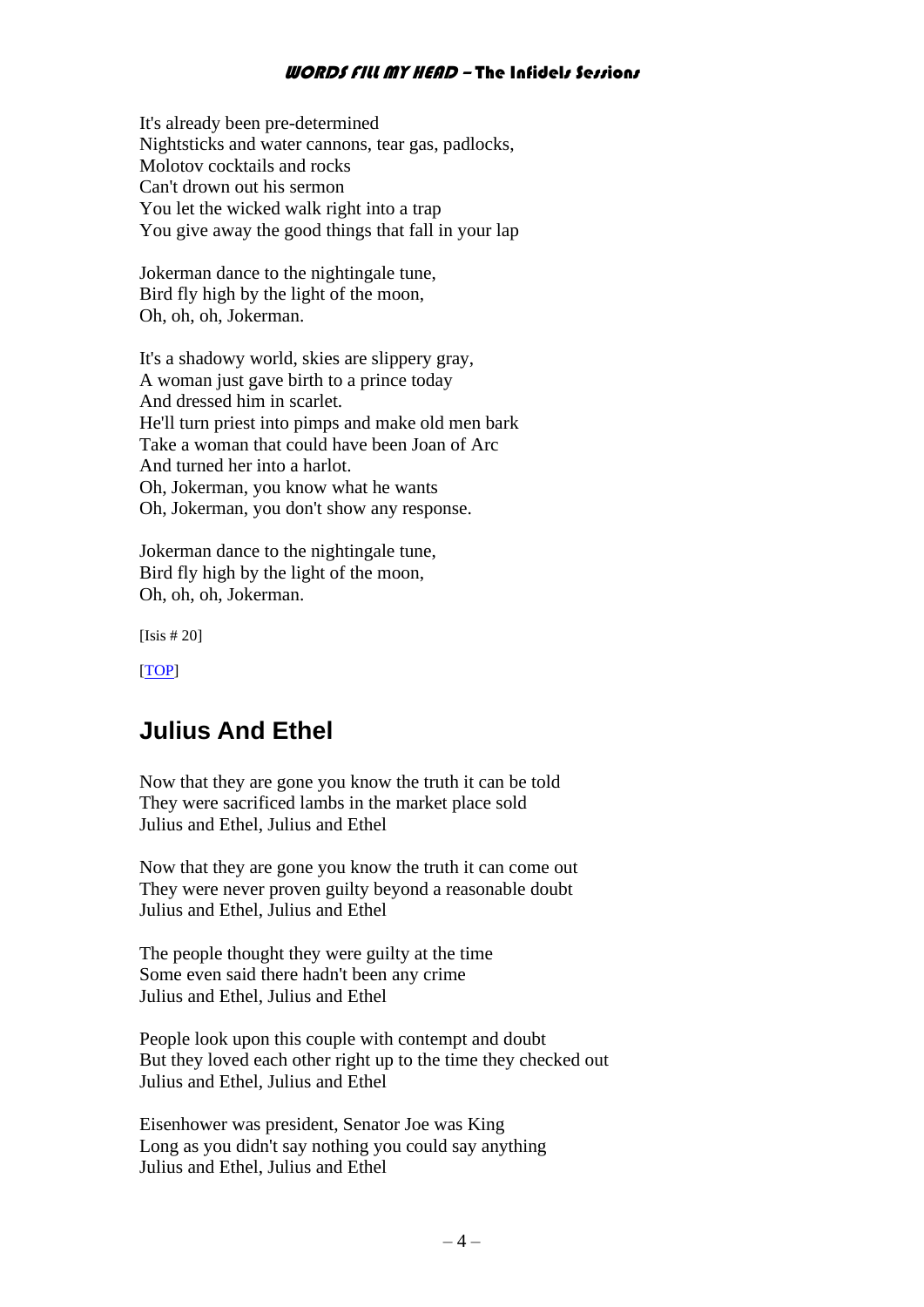Now some they blamed the system, some they blamed the man Now that it is over, no one knows how it began Julius and Ethel, Julius and Ethel

Every Kingdom got to fall even the third reich Man can do what he pleases but not for as long as he like Julius and Ethel, Julius and Ethel

Well they say they gave the secrets of the Atom Bomb away Like no one else could think of it, it wouldn't be here today Julius and Ethel, Julius and Ethel

Someone says the fifties was the age of great romance I say that's just a lie, it was when fear had you in a trance Julius and Ethel, Julius and Ethel

[Source: Some Other Kind Of Songs]

[\[TOP\]](#page-0-1)

## <span id="page-4-0"></span>**Sweetheart Like You**

### <span id="page-4-1"></span>*First version*

Well, the pressure's down, the boss ain't here, He gone up North, to that light-house beyond the bend. They say vanity got the best of him He didn't trust no one on the end. By the way, that's a cute hat, And that smile's so hard to resist But what's a sweetheart like you doing in a dump like this?

You know I once knew a woman who looked like you, She wanted a whole man, not just a half. She used to call me sweet daddy when I was only I child, You kind of remind me of her when you laugh. In order to deal in this game, got to make the queen disappear, It's done with the flick of the wrist. What's a sweetheart like you doing in a dump like this?

You know a woman like you should be at home, That's where you belong, Taking care of somebody nice Who don't know how to do you wrong. Just how much abuse will you be able to take? Well, you never tell by that first kiss. What's a sweetheart like you doing in a dump like this?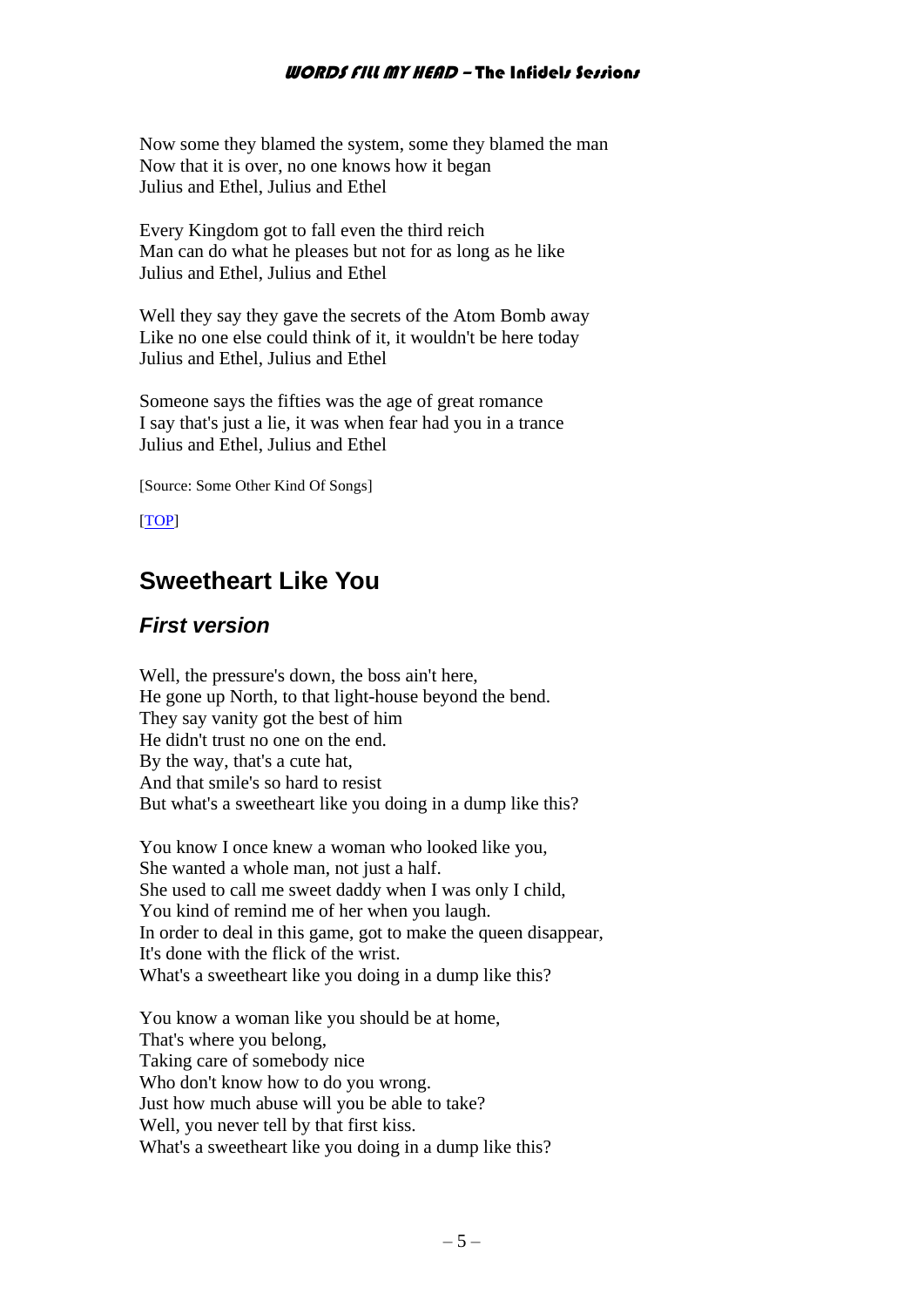You know you can make a name for yourself, You can hear them tires squeal, You can be known as the most beautiful woman Who ever crawled across cut glass to make a deal.

They say that oppression is a cruel tutor And injustice is a nurse. You can put your hand in the hand of the man with the nose that can't smell But you put your confidence in him, and that's worse. Snap out of it, baby, people are jealous of you, They smile to your face, but behind your back they hiss. What's a sweetheart like you doing in a dump like this?

Got to be an important person to be in here, honey Got to have done some evil deed. Got to have your own harem when you come in the door, Got to play your harp until your lips bleed.

They say that patriotism is the last refuge, To which a scoundrel clings. Steal a little and they throw you in jail, Steal a lot and they make you a king. There's only one step down from here, baby. It's called the land of permanent bliss. What's a sweetheart like you doing in a dump like this?

[Source: early version from tape]

[\[TOP\]](#page-0-1)

### <span id="page-5-0"></span>*Second version*

Well, the pressure's down, the boss ain't here, He gone up North, for a while. The very last thing he said was, "See you later" Ah, he did go out in style. By the way, that's a cute pat, er, boots And that smile's so hard to resist But what, what's a sweetheart like you doin' in a dump like this?

You know con men don't meet strangers, To them there are none Within a quarter of an hour They're on good terms with everyone In order to deal, got to make the queen disappear, It's done with the flick of the wrist. What's a sweetheart like you doin' in a dump like this?

You know a woman like you should be at home,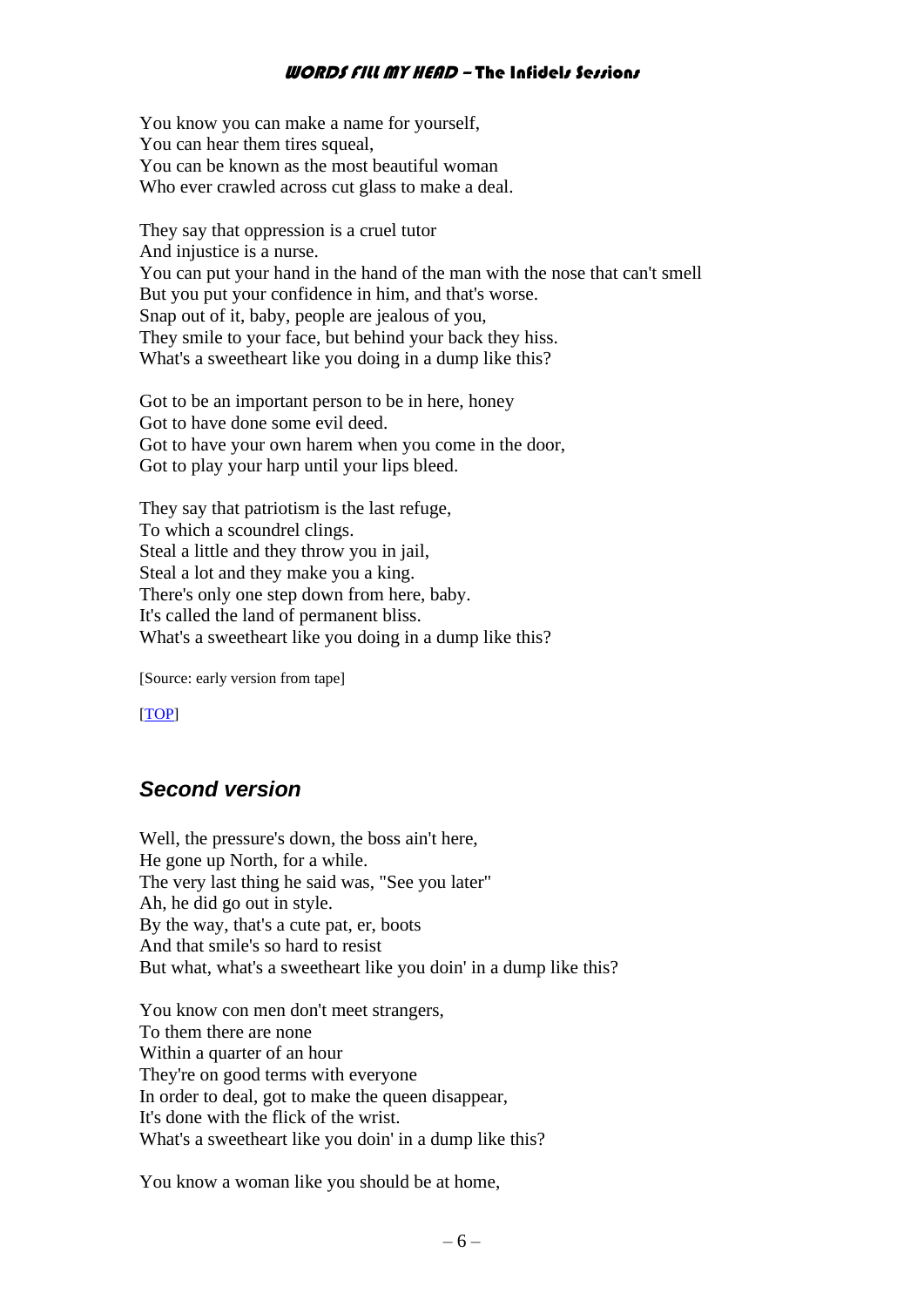That's where you belong, Taking care of somebody nice Who don't know how to do you wrong. You look to me like a royalty And there's a thought I can't dismiss What's a sweetheart like you doin' in a dump like this?

You could make a name for yourself, You could hear them tires squeal, You could be known as the most beautiful woman Who ever crawled across cut glass to make a deal.

They say that oppression is a cruel tutor And injustice is a nurse. Far between each ???? out If you only saved it first It don't matter what the price is, But of how much it just don't exist What's a sweetheart like you doin' in a dump like this?

You got to be an important person to be in here, honey Got to have done some evil deed. Got to have your own harem when you come in the door, Be able to play your harp until your lips bleed.

They say that patriotism is the last refuge, To which a scoundrel clings. Steal a little and they throw you in jail, Steal a lot and they make you a king.

There's only one step down from here, baby. It's called the land of permanent bliss. What's a sweetheart like you doin' in a dump like this?

[Source: early version from tape]

[\[TOP\]](#page-0-1)

# <span id="page-6-0"></span>**Tell Me**

Tell me I've got to know Tell me, tell me before I go Does that flame still burn, does that fire still glow Or has it died out and melted like the snow Tell me, tell me

Tell me what are you focused upon Tell me will I know better when you're gone Tell me quick with a glance or a sigh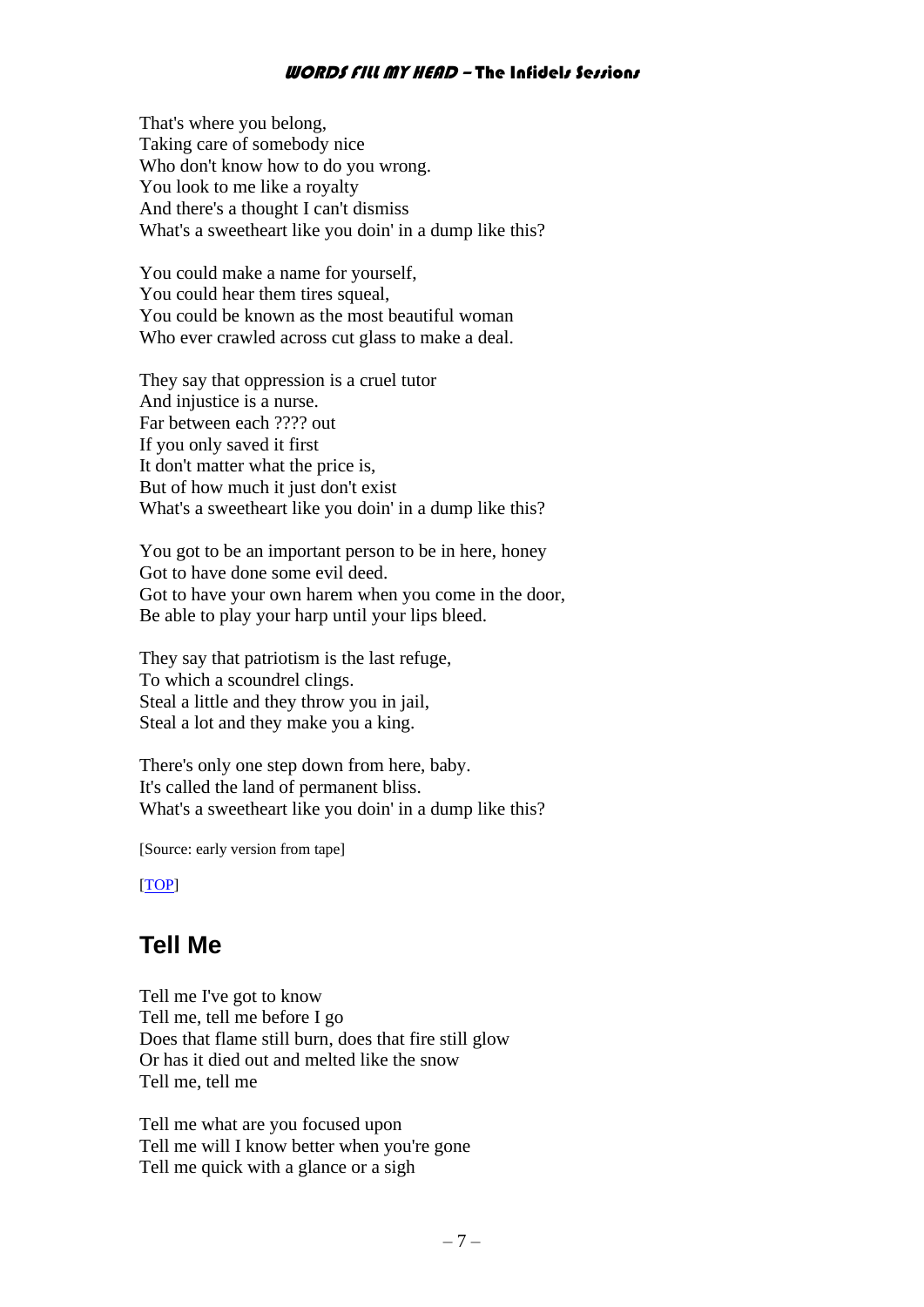Shall I hold you close or shall I let you go by Tell me, tell me

Are you looking at me and thinking of somebody else Can you feel the heat and the beat of my pulse Do you have any secrets that will only come out in time Do you lay in your bed and stare at the stars Is your man friend someone who's an old acquaintance of our's Tell me, tell me

Tell me do those neon lights blind your eyes Tell me behind what door your treasure lies Ever gone broke in a big way Ever done the opposite of what the experts say Tell me, tell me

Is this some kind of game that you're playing with me Am I imagining something that ever can't be Do you have any morals, do you have any point of view Do you long to ride in that old ship of Zion What means more to you, a live dog or a dead lion Tell me, tell me

Tell me is my name in your book Tell me should I come back and take another look Tell me the truth, tell me no lies Are you someone anyone prays for or cries Tell me, tell me

[Source: John Roberts]

[\[TOP\]](#page-0-1)

# <span id="page-7-0"></span>**Too Late**

### <span id="page-7-1"></span>*Acoustic Version*

Whether it was murder, I don't know, I can't say; I was visiting a friend in jail.

- There were only two women at the scene at the time, neither one of 'em saw a thing, both of them were wearing a veil.
- They said it was a natural situation, that he reached too high, an' tumbled back to the ground.
- You know what they say about bein' nice to people on the way up: sooner or later you might meet 'em comin' down.

Well, it's too late to bring him back, Too late, too late, too late, too late, too late to bring him back.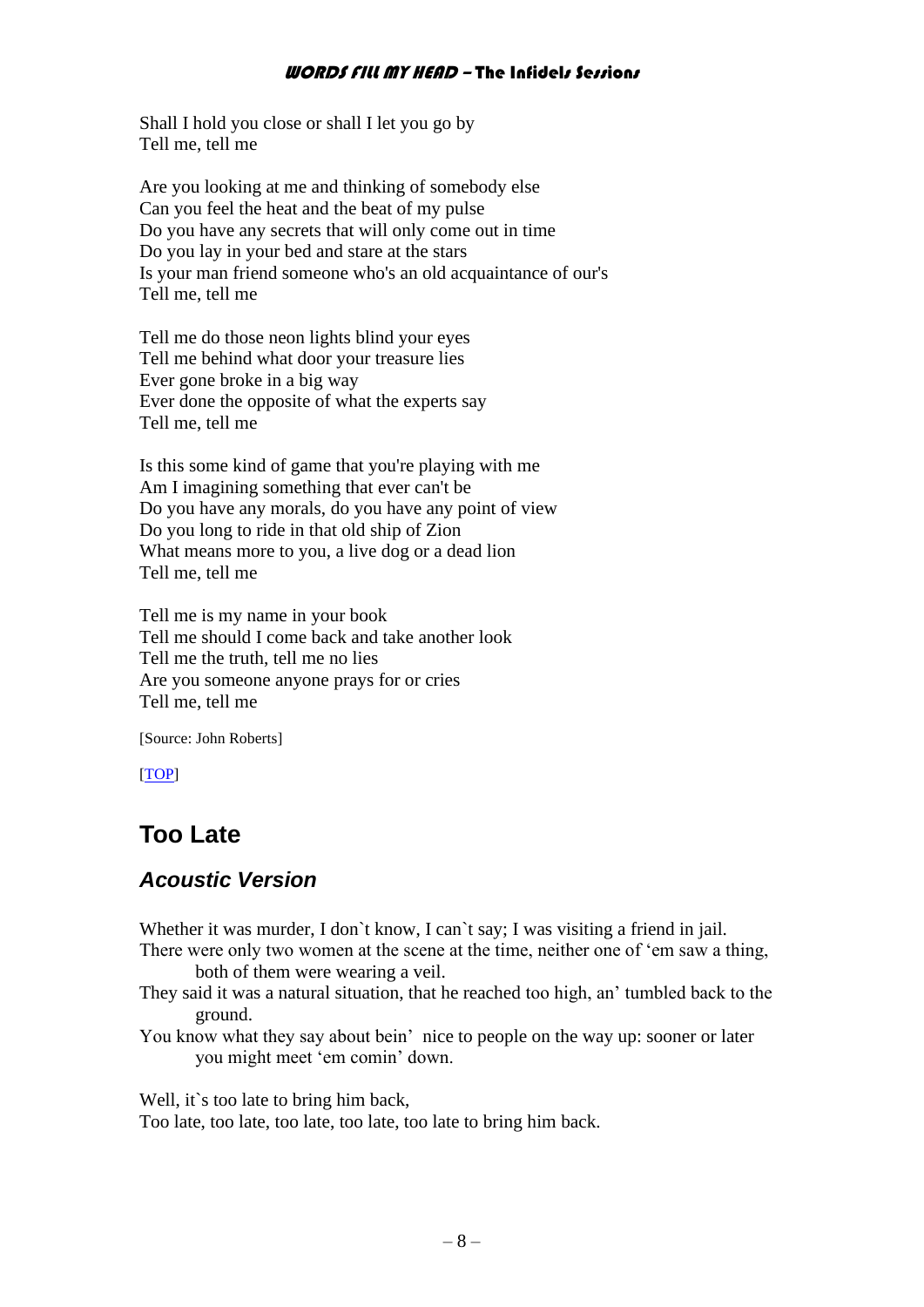- He got a brother named Paul hanging out at the Cafe Royale where all the company is mixed.
- He's pretty to look at, he wants someone to throw the book at, but you know he drinks, and drinks can be fixed.
- Sing me one more song about your summer romance, or maybe that one about your one night stand with Errol Flynn.
- In these times of compassion where conformity's in fashion, say one more stupid thing to me before the final nail's driven in.

You know it's too late to bring him back,

Too late, too late, too late to bring him back.

- Dr. Silver Spoon from the Ecstasy Ballroom: he`s a retired businessman who feeds off everyone he touched.
- He gives money to the church and foundations for research; he`s not someone you can play around with too much.
- Miss Rosetta Blake from been both sides of the lake, she`s rough to look at, but she`s straight,
- She`ll feed you coconut bread an' spiced buns in bed, an' you won`t have to worry about sleepin' with your head face down in the plate.

Well, it's too late to bring him back,

Too late, too late, too late, too too late to bring him back.

- Gonna arrange to see a man tonight, he'll tell ya some secret things that ya think might open some doors.
- How to enter in the gates of paradise? No, not really, more like goin' crazy from carryin' a burden never meant to be yours.
- From the stage they'll be doin' the bumps and the grinds, a whore will pass the hat, collect a hundred grand, say, "Well boys, thanks."
- They like to take all this money from sin, build big castles to study in, and sing "Amazing Grace" all the way to the Swiss Bank.

Well, it's too late to bring him back.

- They got some serious people out there, man, they can ring your bell and show you how to hold your tongue.
- They don′t come to party, man, they kill babies in the crib and they say, "Only the good die young."

They don't believe in mercy, and judgment on them is something that you′ll never see.

They put your face on a postage stamp, turn your home into an armed camp; anywhere they want you, that's where you′ll be.

Yes, I loved him too, I can still see him in my mind climbing up that hill.

Or was it a wall? I don′t recall, maybe, well [garbled] never will.

Ain't nothin' left here partner, just the dust of fools that have left their mark in spade. From now on this will be where you′re from: let the dead bury the dead, your time

will come; feel that hot iron glowin' as you raise the shade.

Well, it′s too late to bring him back,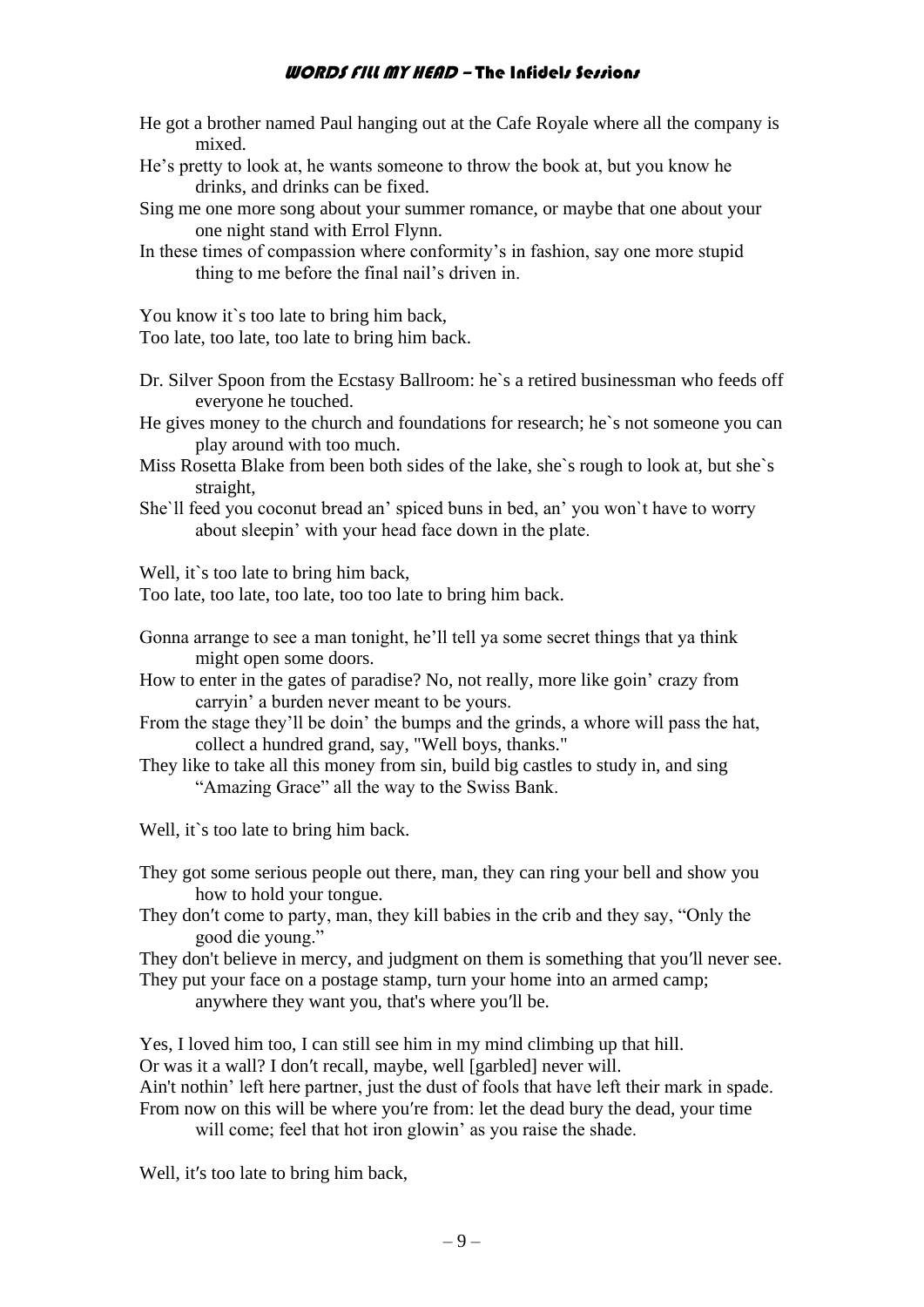Too late, too late, too late, too too late to bring him back.

[Source: Lyrics as sung by Bob Dylan on the released album **Springtime In New York: The Bootleg Series Vol. 16, 1980-1985** and transcribed by [Daniel Mackay.](http://www.bjorner.com/Dan.htm)]

### <span id="page-9-0"></span>*Band Version*

- Whether it was murder, I don't know, I wasn't there; I was busy visiting a friend in jail.
- There were just two women on the scene at the time, neither one of 'em saw a thing, both of 'em were wearing veils.
- They said it was a natural situation: he reached too high and tumbled back to the ground.
- You know what they say about being nice to people on your way up: "You might meet 'em again on your way back down."

Well, it′s too late to bring him back,

Too late, too late, too late, too late, too late to bring him back.

- He had a brother named Paul, hang out at the Cafe Royale where Miss Dolly plays and the reviews have been mixed.
- Well, he's pretty to look at, lookin' for someone to throw the book at, but you know that he drinks and drinks, can be fixed.
- Sing me one more song about your summer romance, I know you don′t know marvelous children, sing me the one about you and Errol Flynn.
- In these times of compassion where conformity's a fashion, say one more stupid thing to me before the final nail is driven in.

You know it′s too late to bring him back,

Too late, too late, too late, too too late to bring him back.

- Dr. Silver Spoon from the Empress Ballroom: he's a retired businessman who feeds off of everyone he touch.
- Gives money to the church and foundations for research; he's not someone you can play around with too much.
- But then there's Rosetta Blake who′s been to both sides of the lake; she′s rough to look at but boy she's righteously straight.
- She′ll feed ya coconut bread and spiced buns in bed; you won't have to worry ′bout sleepin' face down with your head in the plate.

Yeah it's too late to bring him back,

Too late, too late, too late, too late to bring him back.

- You′ll arrange to see your man tonight who tell ya some secret things ya think might open some doors.
- How to enter the gates of paradise? No, not really, more like how to go crazy from carrying a burden that never meant to be yours.
- From the stage they'll be doin' the bumps and the grinds, a whore will pass the hat, collect a hundred grand and say, "Thanks."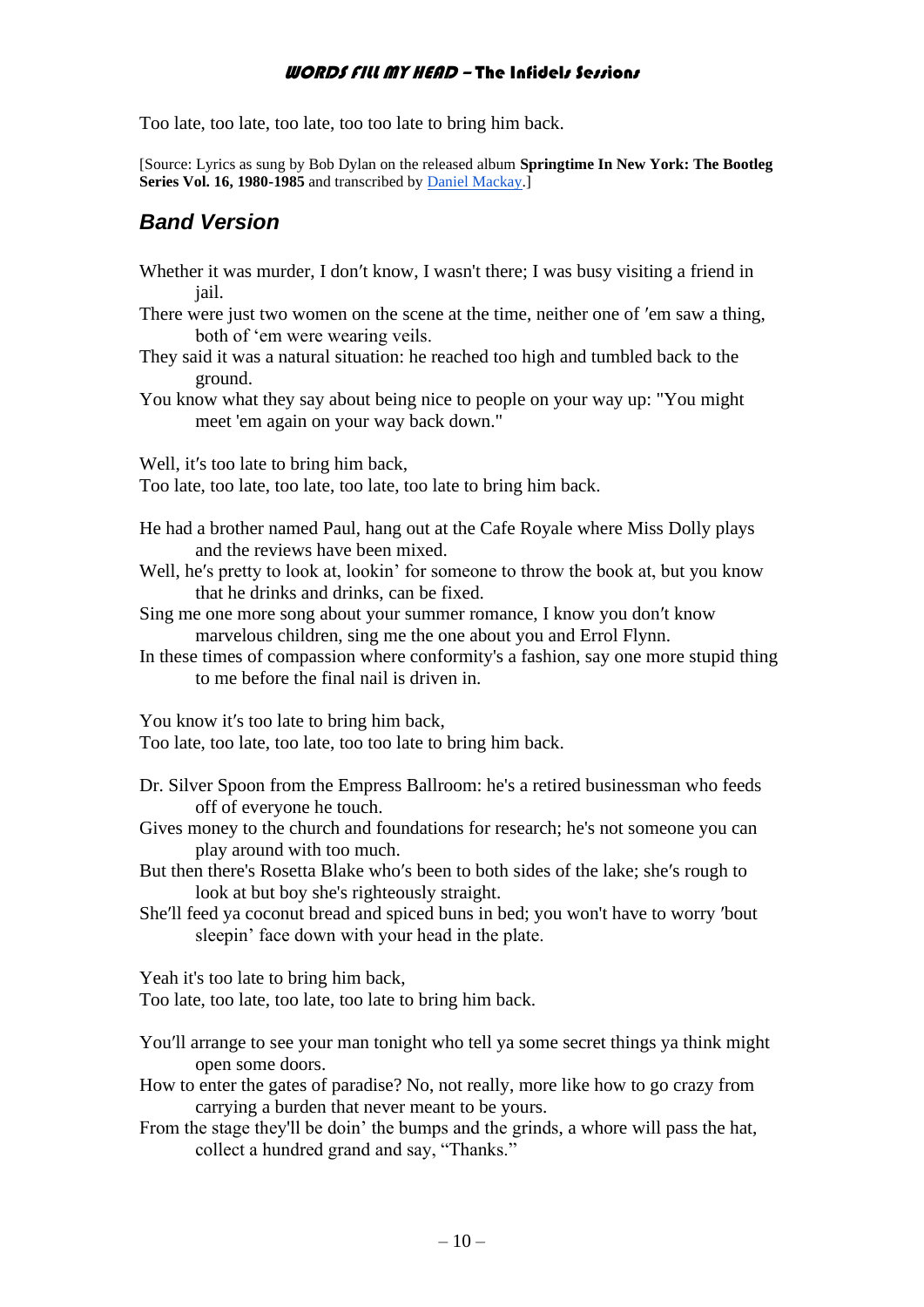They like to take all this money from sin and build big universities to study in, and sing "Amazing Grace" all the way to the Swiss Bank.

Well, it′s too late to bring him back,

Too late, too late, too late, too late, too late to bring him back.

They got some serious people out there, man, they can ring your bell and show you how to hold your tongue.

They don′t come to party, man, they kill babies in the crib an' say, "Only the good die young."

They don't believe in mercy, and judgment on them is something you′ll never see.

They can put your face on a postage stamp, turn your home into an armed camp; anyway they want you, that's the way you′ll be.

But it's too late to bring him back, Too late, too late, too late, too late, too late to bring him back.

Yes, I loved him too, I still see him in my mind climbin' up that hill. Or was it a wall? I don′t recall; it don't matter at all, honey, and it never will. Ain't nothing left here partner, just the dust of fools that have left their mark in spades. From now on this will be where you′re from: let the dead bury the dead, your time will come; feel that hot iron glowin' now as you raise the shades.

But you're too late to bring him back, Too late, too late, too late, too late, too late to bring him back.

[Source: Lyrics as sung by Bob Dylan on the released album **Springtime In New York: The Bootleg Series Vol. 16, 1980-1985** and transcribed by [Daniel Mackay.](http://www.bjorner.com/Dan.htm)]

*Shadow Kingdom: The Early Songs of Bob Dylan*

Lyrics as sung by Bob Dylan in the concert film and transcribed by [Daniel Mackay.](http://www.bjorner.com/Dan.htm)

# <span id="page-10-0"></span>**Union Sundown**

Well, my shoes they come from Singapore, My shirt is from Taiwan, My pants are from Malaysia, My necktie's from the Amazon. Saxophone is from the Philippines My car's a Chevrolet, It was put together down in Argentina By a guy makin' thirty cents a day.

Well, it's sundown on the union And what's made in the U.S.A. Sure was a good idea Till greed got in the way.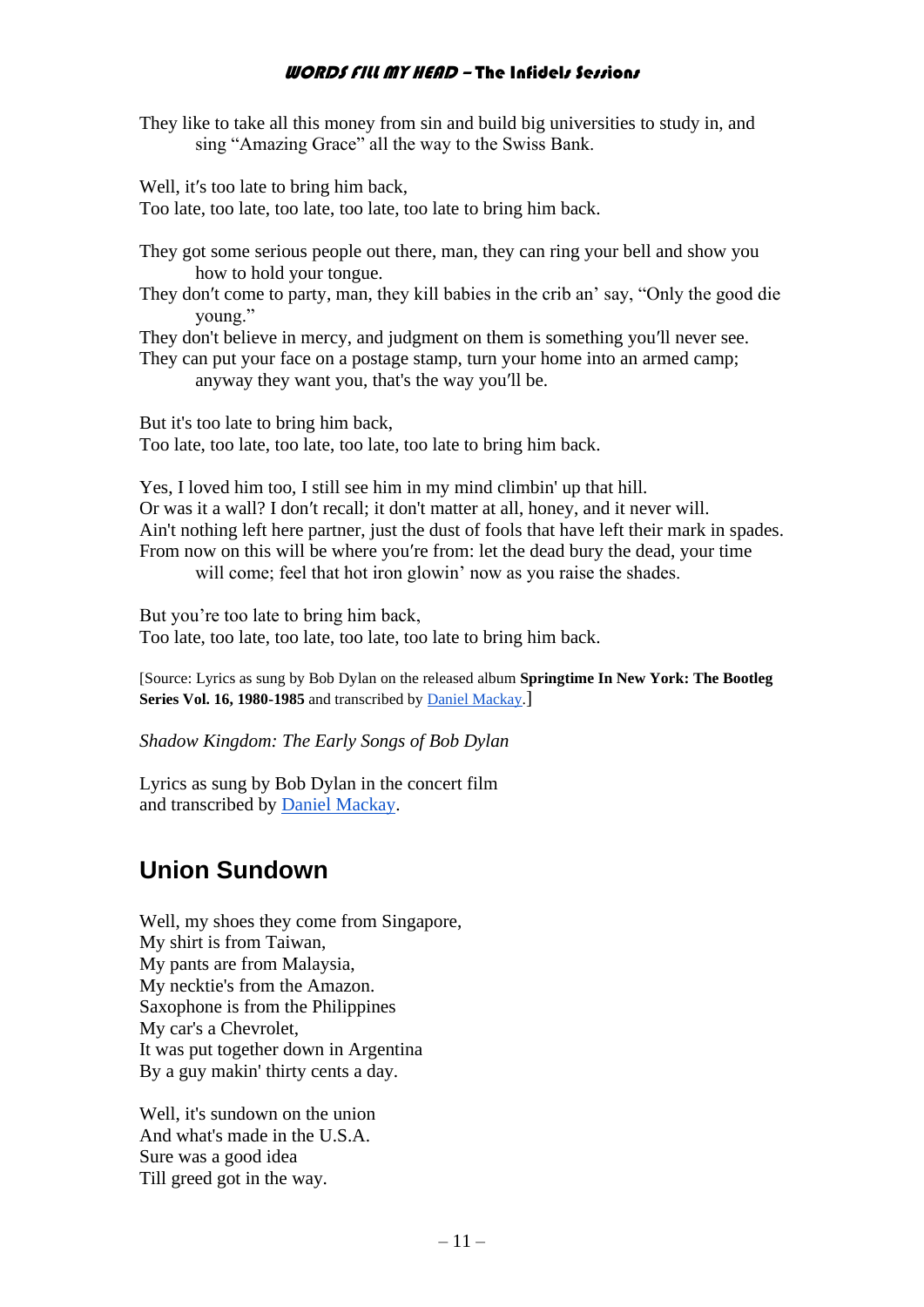Well, the perfume is from China, Ear-rings are from Japan. Belt buckle's from the Himalaya, The dog collar's from Pakistan Chain says "Made in Brazil" Where a woman slaved for sure, Taking home sixty cents a day to a family of twelve, A lot of money to her.

Well, it's sundown on the union And what's made in the U.S.A. Sure was a good idea Till greed got in the way.

Well, some people complainin' that there is no work. I say, "Brother, how can that be? When nothin' you got is U.S.-made?" It all comes from across the sea. They call it religious capitalism Under corporate command It says, "Nobody gets hired to do anything That can be done cheaper in some other land"

Well, it's sundown on the union And what's made in the U.S.A. Sure was a good idea Till greed got in the way.

Well, the drug dealers are making big profit Oh yeah, they say times were tough for a while. When the Russians bomb Las Vegas, They'll be on a desert isle. And them big manufacturers aren't starving, though Their profits are down beyond belief. Got to have to send them a care package, Or make it food relief.

Well, it's sundown on the union And what's made in the U.S.A. Sure was a good idea Till greed got in the way.

All that steel and aluminum Venezuela, El Salvador. Well, the unions are big business, But they're going out like a dinosaur. Well, they used to grow food in Kansas, Now they want to grow it on the moon. They want to take your home garden away,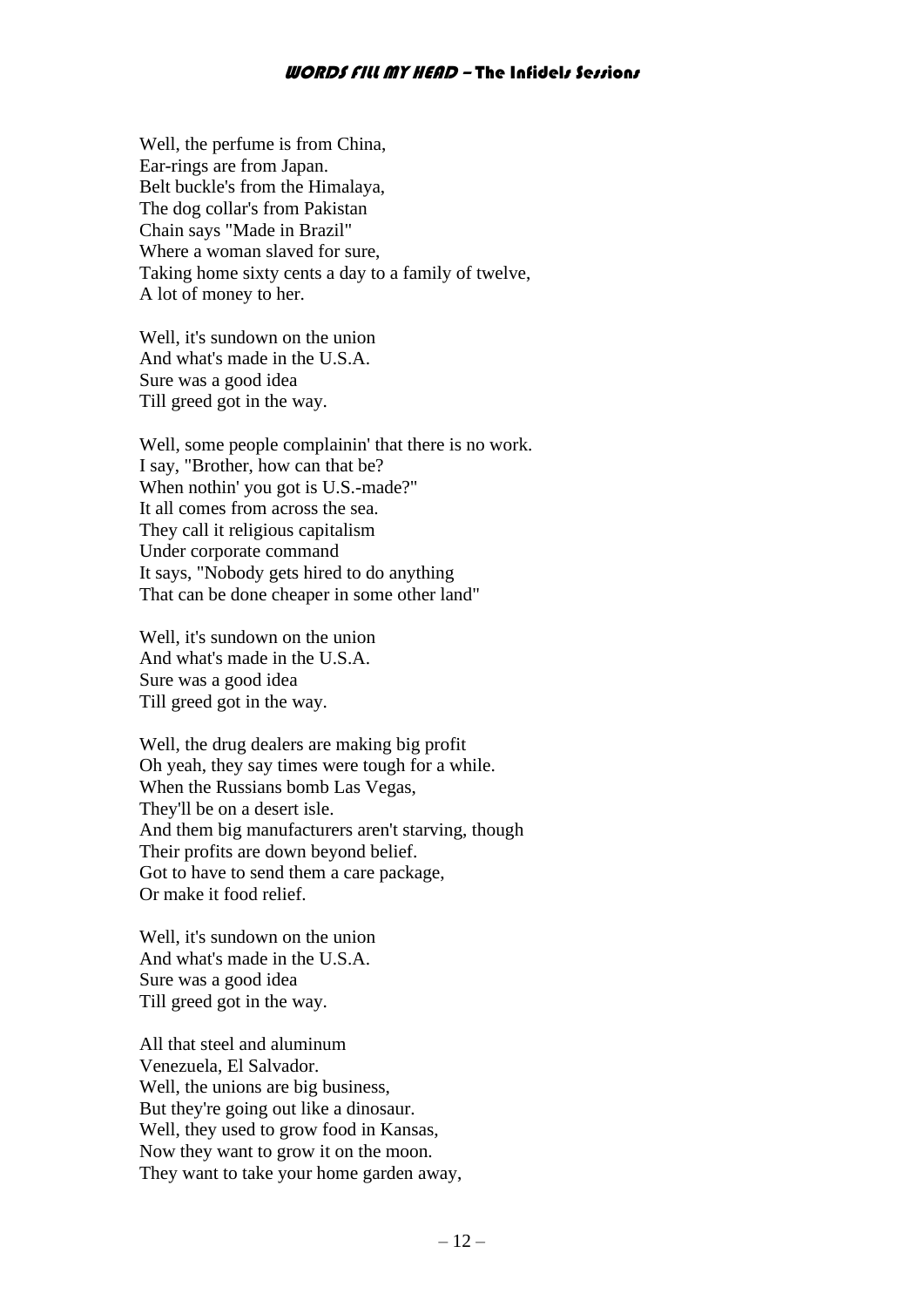That day is coming pretty soon.

Well, it's sundown on the union And what's made in the U.S.A. Sure was a good idea Till greed got in the way.

There's a man in a mask in the White House, Who's got no name or important ties. Just as long as he understands the shape of things to come, He can stay there till he dies. Got to be an invisible man Not a front man for some diseased cause. Certainly not a union man, an independent man, Not a man tied to social laws.

Well, it's sundown on the union And what's made in the U.S.A. Sure was a good idea Till greed got in the way.

[Source: early version from tape, with help from Anthony Kapolka and John Howells]

[\[TOP\]](#page-0-1)

# <span id="page-12-0"></span>**When The Night Comes Falling From The Sky**

If you look out across the fields, see me returning. Smoke is in your eyes, you draw a smile. >From the fireplace where now my letters to you are burning, You've had time to think about it for a while.

I've walked two hundred miles, now look me over. It's the end of the chase and the moon is high. It don't matter who loves who. Either you'll love me or I'll love you When the night comes falling from the sky.

I can see through your walls and I know you're hurting. Sorrow covers you up like a cape. Only yesterday I know that you've been flirting With disaster that you somehow managed to escape.

Well, I can't provide for you no easy answers. Who are you that I should have to lie? You know everything, my love. Down below and up above. When the night comes falling from the sky.